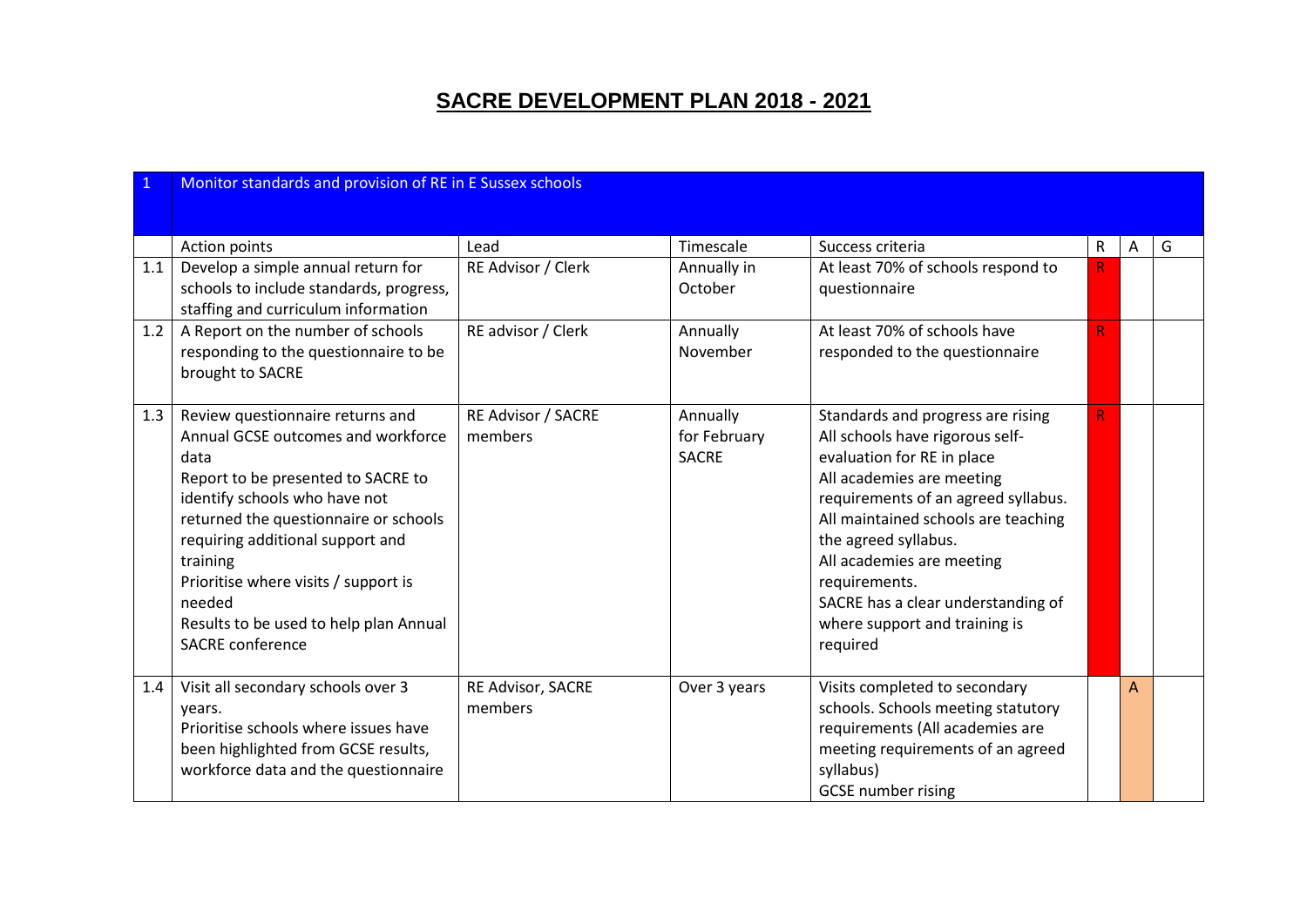| 1.5 | Meet and liaise with Diocesan officers | RE Advisor, Chairman, LA | Annually       | A list of primary schools causing   | $\mathsf{A}$ |  |
|-----|----------------------------------------|--------------------------|----------------|-------------------------------------|--------------|--|
|     | to identity primary schools who        | representative, Diocesan | Dec-January    | concern compiled                    |              |  |
|     | require support and visits.            | officers                 |                |                                     |              |  |
| 1.6 | Review primary school websites of      | SACRE members, Chairman, | Dec - February | Improved standards of RE and pupil  |              |  |
|     | schools causing concern. Compile a     | Clerk                    |                | progress in East Sussex schools     |              |  |
|     | final list of schools to visit         |                          |                | All primary schools meeting the     |              |  |
|     |                                        |                          |                | requirements of the Agreed Syllabus |              |  |

|     | <b>Support for RE in all schools in East Sussex</b>                                                                                                                                                                                                                                 |                                                                                                                                      |                               |                                                                                                                                                                           |   |   |    |  |  |  |
|-----|-------------------------------------------------------------------------------------------------------------------------------------------------------------------------------------------------------------------------------------------------------------------------------------|--------------------------------------------------------------------------------------------------------------------------------------|-------------------------------|---------------------------------------------------------------------------------------------------------------------------------------------------------------------------|---|---|----|--|--|--|
|     | Action points                                                                                                                                                                                                                                                                       | Lead                                                                                                                                 | Timescale                     | Success criteria                                                                                                                                                          | R | A | G  |  |  |  |
| 2.1 | Deliver training for primary schools<br>and governing bodies<br>Termly twilight network<br>a.<br>meetings for RE leads<br>Training sessions for school<br>b.<br>clusters<br>Whole school training sessions<br>c.<br>to be offered<br>Review attendance at training<br>d.<br>courses | RE Adviser, where<br>necessary national trainers<br>to support different faiths<br>RE Adviser, Chair, LA<br>representative and Clerk | 3 twilight<br>meetings a term | 100% of schools / RE subject leaders<br>have attended one or more courses.<br>Non-specialist staff with improved<br>subject knowledge<br>Improved attendance for training |   |   | G  |  |  |  |
|     |                                                                                                                                                                                                                                                                                     |                                                                                                                                      |                               |                                                                                                                                                                           |   |   |    |  |  |  |
|     | Training to be offered to<br>e.<br>governing bodies                                                                                                                                                                                                                                 | Governor services                                                                                                                    |                               | Governing bodies aware of their<br>statutory responsibilities                                                                                                             |   | A |    |  |  |  |
| 2.2 | Support Secondary Hubs<br>Nominate replacement<br>a.<br>secondary hub leader                                                                                                                                                                                                        | RE Advisor. Hub leader                                                                                                               | 3 hub meetings<br>per year    | Secondary subject leaders fully<br>briefed on statutory responsibilities<br>and pupil entitlement                                                                         |   |   | G. |  |  |  |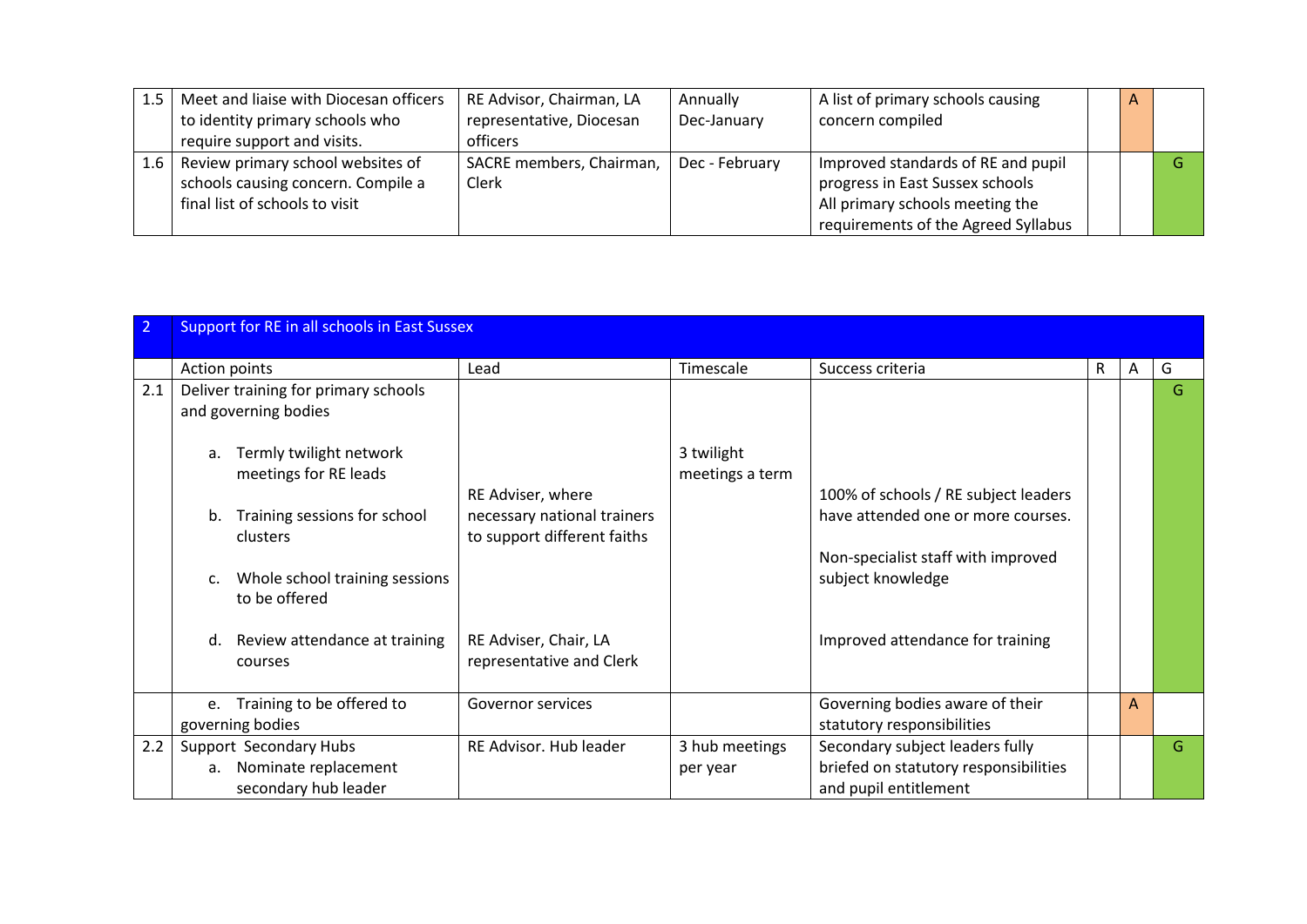|     | Work with Secondary senior<br>b.<br>leadership to raise profile of<br><b>RE</b> |                   |           | Improved subject leadership<br>Ensure statutory provision met in all<br>East Sussex Secondary schools |   |  |
|-----|---------------------------------------------------------------------------------|-------------------|-----------|-------------------------------------------------------------------------------------------------------|---|--|
| 2.3 | Review CD contents in light of Core<br>report                                   | <b>RE Adviser</b> | Sept 2018 |                                                                                                       | A |  |
| 2.4 | Support assessment of RE in schools                                             | <b>RE Advisor</b> | Ongoing   | Al schools have rigorous assessment<br>procedures and self-evaluation in<br>place for RE              |   |  |

| $\overline{3}$ | Monitor provision of collective worship and SMSC                                             |                               |           |                                                                                                                                                                                                                                                   |   |   |   |  |  |  |
|----------------|----------------------------------------------------------------------------------------------|-------------------------------|-----------|---------------------------------------------------------------------------------------------------------------------------------------------------------------------------------------------------------------------------------------------------|---|---|---|--|--|--|
|                | Action points                                                                                | Lead                          | Timescale | Success criteria                                                                                                                                                                                                                                  | R | A | G |  |  |  |
| 3.1            | Monitor provision of collective<br>worship through annual questionnaire<br>and school visits | RE Adviser / SACRE<br>members | Annually  | All East Sussex schools meeting<br>statutory requirements for Collective<br>Worship                                                                                                                                                               |   | A |   |  |  |  |
| 3.2            | Increase training on collective worship<br>and SMSC                                          | <b>RE Adviser</b>             | Annually  | Improved provision for Collective<br>Worship.<br>Schools understanding the benefits<br>of worship and reflection for their<br>pupils<br>Improved provision for pupils'<br>spiritual, moral, social and cultural<br>development and British Values |   | A |   |  |  |  |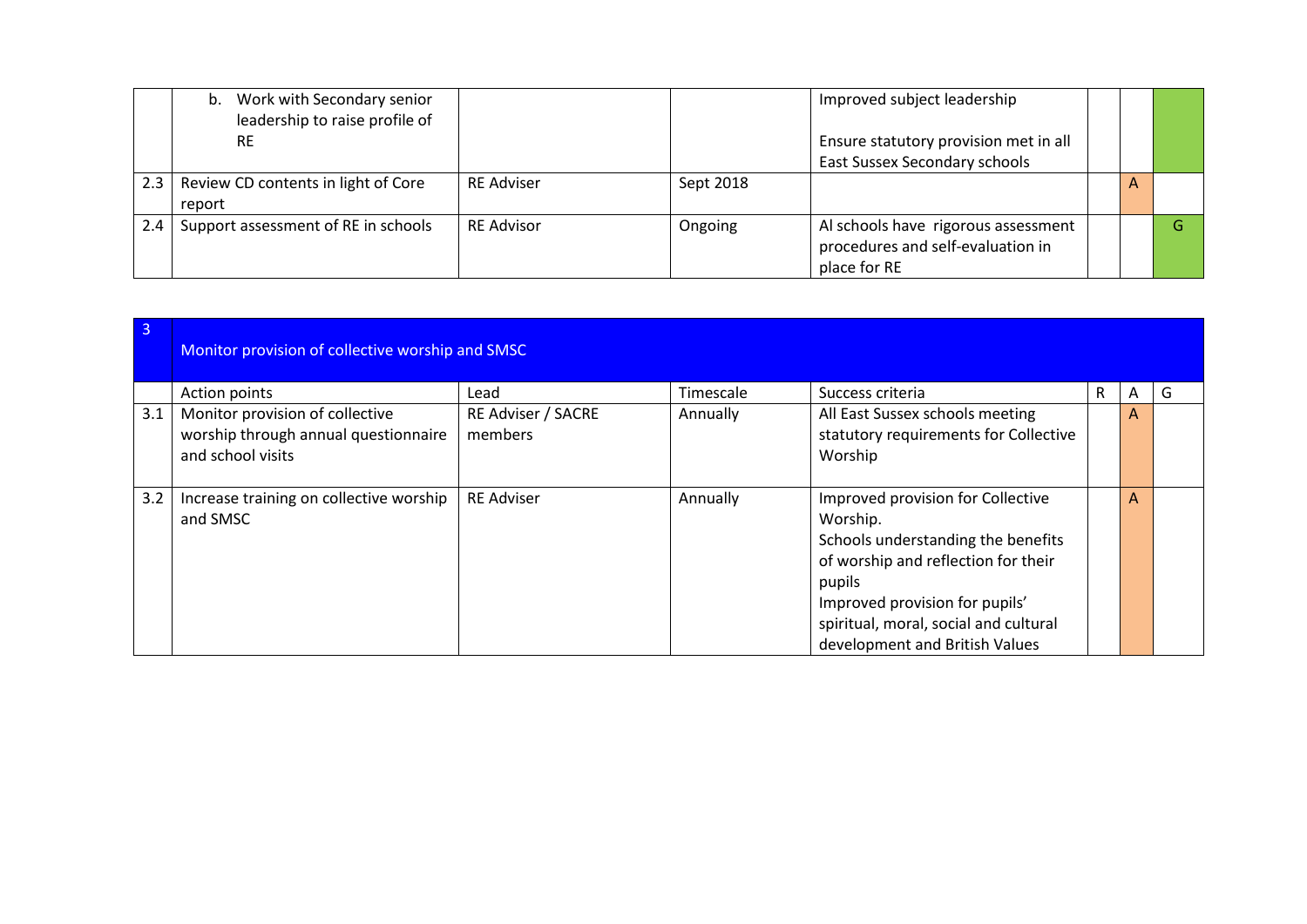| $\overline{4}$ | Raise profile of RE, Collective Worship and SMSC in East Sussex |                    |                  |                                        |   |   |   |
|----------------|-----------------------------------------------------------------|--------------------|------------------|----------------------------------------|---|---|---|
|                | Action points                                                   | Lead               | Timescale        | Success criteria                       | R | A | G |
| 4.1            | Continue termly newsletter for RE                               | RE Advisor / Clerk | Termly           | Schools are aware of newsletter and    |   |   | G |
|                | teachers, subject leads, Headteachers                           |                    |                  | informed of training events as well as |   |   |   |
|                | and SACRE and Governors                                         |                    |                  | local and national issues              |   |   |   |
| 4.2            | Annual conference to be held for                                | <b>RE Advisor</b>  | Late June / July | Increased attendance                   |   |   |   |
|                | primary and secondary schools                                   |                    |                  | Positive feedback from schools         |   |   |   |
|                | $0.5$ day $- 2.00 - 5.30$ pm                                    |                    |                  | Improved subject leadership            |   |   |   |

| -5  | Improve effectiveness of role of SACRE                                          |                                                                                  |               |                                                                                                                                       |    |   |    |
|-----|---------------------------------------------------------------------------------|----------------------------------------------------------------------------------|---------------|---------------------------------------------------------------------------------------------------------------------------------------|----|---|----|
|     | Action points                                                                   | Lead                                                                             | Timescale     | Success criteria                                                                                                                      | R  | A | G  |
| 5.1 | Training and induction for SACRE<br>members                                     | RE Advisor / Clerk                                                               | Annually      | All SACRE members fully aware of<br>their roles and responsibilities                                                                  |    |   | G  |
| 5.2 | Improve SACRE members' knowledge<br>and understanding of East Sussex<br>schools | RE Adviser, Chair of SACRE,<br>LA Representative and Clerk                       | Annually      | All SACRE members aware of school<br>performance in RE (positive and<br>negative) Collective Worship and<br>pupils' SMSC              |    |   | G. |
| 5.3 | Raise SACRE members' understanding<br>of other faiths/views                     | RE Adviser, Members of<br>other faith communities<br>Visits to places of worship | Annually      | SACRE members better informed<br>about Christianity and other faiths<br>studied in East Sussex schools                                |    |   | G. |
| 5.4 | Arrange inter-faith event                                                       | <b>SACRE</b> members<br><b>Members of East Sussex</b><br>Interfaith forum        | Annually      | Attendance at local interfaith events                                                                                                 |    |   |    |
| 5.5 | Hold pupil conference                                                           | Hub members / RE Adviser                                                         | Every 2 years | Secondary students attend<br>conference and improve their<br>knowledge and understanding of the<br>importance of faith in a community | R. |   |    |